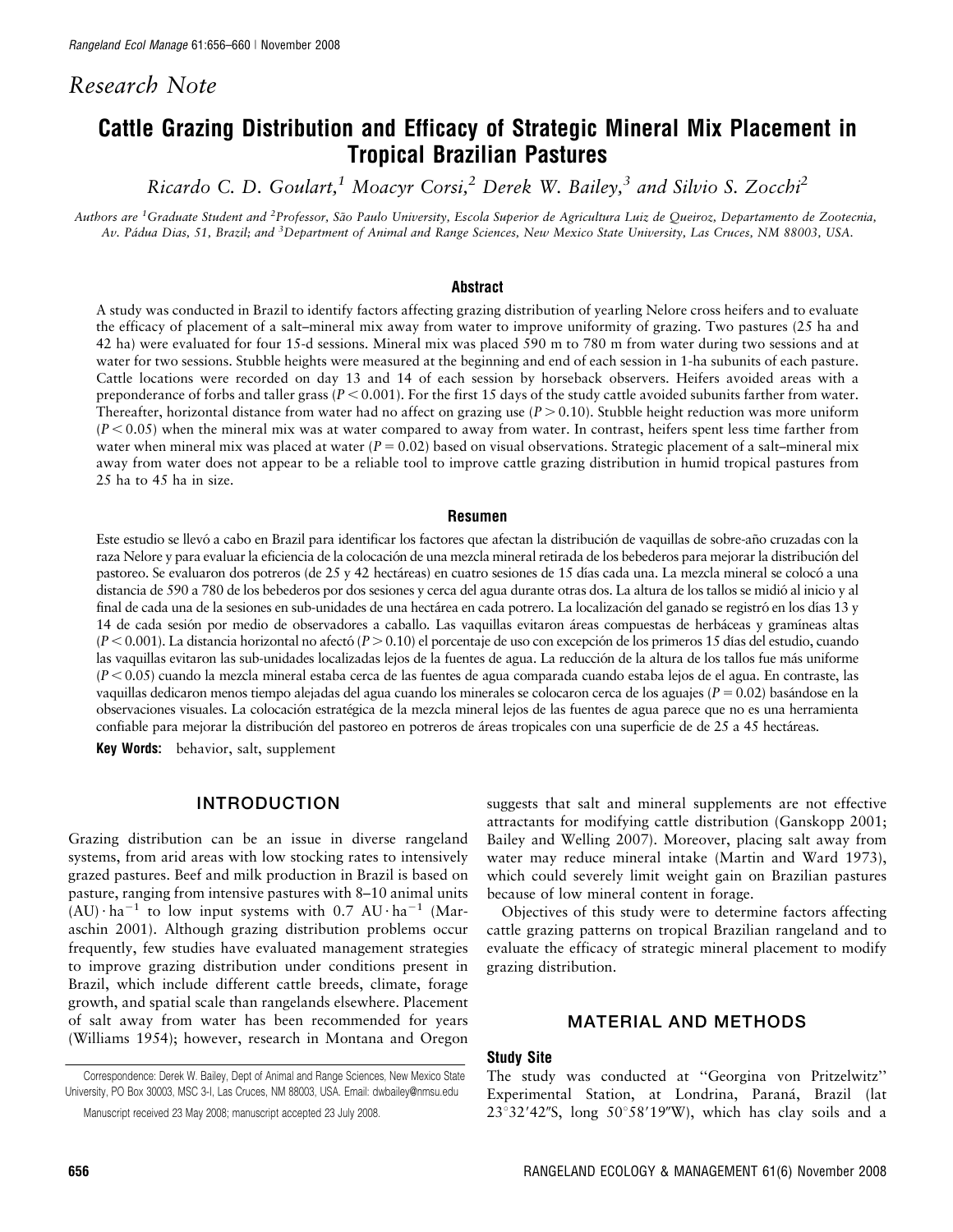Table 1. Mineral mixture composition.

| <b>Mineral</b> | Concentration<br>16%  |  |  |  |
|----------------|-----------------------|--|--|--|
| Calcium        |                       |  |  |  |
| Phosphorus     | 1%                    |  |  |  |
| Sulfur         | 4%                    |  |  |  |
| Sodium         | 14%                   |  |  |  |
| Copper         | 1010 ppm <sup>1</sup> |  |  |  |
| Manganese      | 780 ppm               |  |  |  |
| Zinc           | 3750 ppm              |  |  |  |
| lodine         | 75 ppm                |  |  |  |
| Cobalt         | 60 ppm                |  |  |  |
| Selenium       | 19 ppm                |  |  |  |
| Fluoride       | 660 ppm               |  |  |  |

<sup>1</sup>ppm indicates parts per million.

humid subtropical climate. Average annual precipitation ranges between 1 400 m and 1 600 mm. Average annual temperature is 21 $\degree$ C, with an average maximum temperature of 27.6 $\degree$ C and minimum temperature of  $15.8^{\circ}$ C. Temperature humidity index (THI; American Meteorological Society 2008) averages 70 to 75 throughout the year. Two pastures were used. Caixa seca was 42 ha (roughly  $850 \times 640$  m) with a maximum distance from water of 865 m and slopes varying from 1% to 17%. The Oncinha pasture was 25 ha (roughly  $950 \times 380$  m) with a maximum distance from water of 946 m and slopes of 7% to 18%.

### Protocol

One hundred sixty-five heifers were used in the Caixa seca pasture and 57 heifers in Oncinha. Heifers were 16 mo of age and predominantly Nelore (at least three-fourths) with some Charolais breeding. Stocking rates were light to ensure there was sufficient forage to exhibit grazing preferences.

The study consisted of two 30-d periods, beginning 14 January and 13 February of 2005. Periods were further subdivided into two 15-d sessions. Mineral feeders were placed either near or far from water using a crossover design so that feeders were near and far from water during a session, and each pasture was evaluated with the mineral feeders near and far from water during a period. In the Caixa seca pasture, mineral was placed 590 m from water in session 2 of period 1 and 670 m from water during session 2 of period 2. In the Oncinha pasture, mineral was placed 720 m from water in session 1 of period 1 and 780 m from water in session 1 of period 2. Mineral feeders were placed next to the water tank during other sessions. Mineral mix was 35% salt (NaCl) and 65% supplemental minerals (Table 1). Mineral mix intake was estimated by measuring disappearance during 15-d sessions.

Pastures were divided into 1-ha subunits and sampled before and after each 15-d session. Four parallel transect lines (20 m apart) were established within each subunit. Two transect lines were 60 m, and two were 80 m. Stubble height of the dominant grass (Panicum maximum Jacq.) and basal cover (point intercept) were recorded every 2 m on each transect for a total of 140 measurements per subunit. Consecutive measurements were made at approximately the same locations along these permanent transects, which were relocated with a global positioning system receiver (Garmin eTrex Vista, Olathe, KS).

Plant part components score data were collected on the transect lines every 4 m, resulting in 70 measurements in each subunit, which were averaged together. The plant components score was a categorical classification ranging from 1 to 5 representing leaf to stem ratios that varied from 0.66 to 1.8 (Goulart et al. 2007).

Visual observations were made every 13th and 14th day of the 15-d period. Two observers on horseback using binoculars observed cattle locations and activities every 20 min from sunset to sunrise. Observers were not able to move close enough to the cattle to distinguish between resting and ruminating, so activities were recorded as either grazing or resting (including rumination). The number of animals observed in each 1-ha subunit was recorded using a reference map that contained trees and other references that permitted recognition of subunit boundaries. Horizontal distance from water, vertical distance from water, and average slope for each subunit were calculated using digital elevation models and ArcView 3.3 (ESRI, Redlands, CA). For analyses, values from days 13 and 14 during a session were averaged together.

# Statistical Analyses

Multiple regression using stepwise selection (SAS 1999) was used to identify factors related to where cattle grazed. The 1-ha subunits were the experimental units. Dependent variables included the following: 1) percentage of reduction in stubble height during a session (SHR), calculated as the difference between P. *maximum* height before and after each period divided by the height of the grass at the beginning of the period and multiplied by 100 and 2) percentage of cattle observed grazing in each subunit, calculated by dividing the number of cattle observed grazing in each subunit by the total number of cattle in a pasture. Independent variables were forb cover, initial stubble height, plant part components score, horizontal distance from water, vertical distance from water, and slope. Pasture and period were included as binary variables. A significance level of 0.15 was used as a criterion to allow variables to enter the model or to stay in the model after an inclusion of another variable. Simple correlations were used to evaluate the relationship and potential colinearity between independent variables. Variables that were highly related  $(r > 0.30)$  were not included in the same model.

Analysis of covariance was used to evaluate the effect of mineral placement (near or far from water) on SHR and cattle locations (Littell et al. 1996). The model included pasture, period, mineral placement (at or far from water), distance to water, and the mineral placement by distance to water interaction.

Mineral mix intake was compared between placement near and far from water using analysis of variance (SAS 1999). The model included mineral placement location, pasture, and period.

# RESULTS AND DISCUSSION

# Botanical Composition

Panicum maximum made up 88% and 87% of grass basal cover on Caixa seca and Oncinha pastures, respectively. Paspalum notatum Flugge (6%) and other grasses made up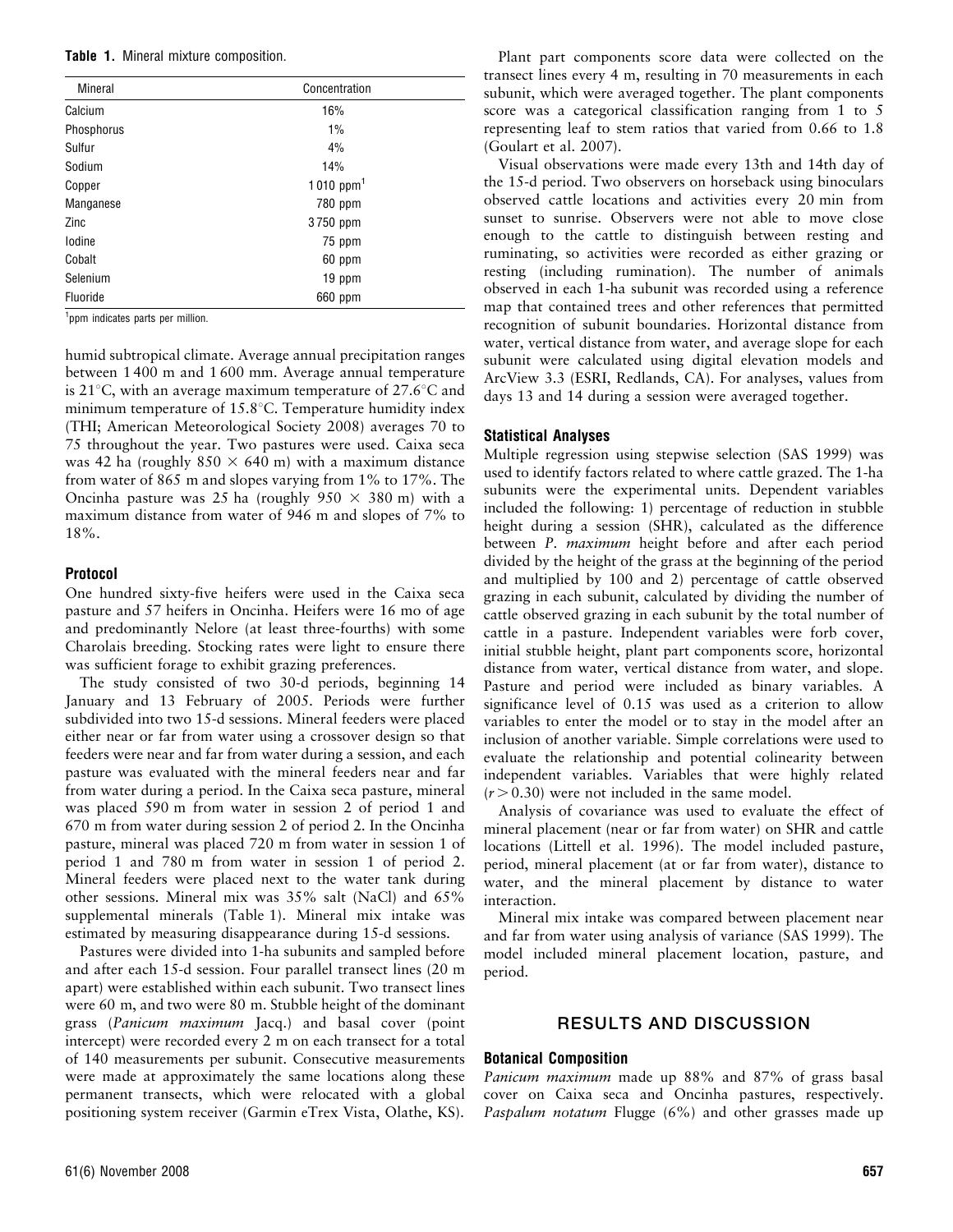

Distance to water (m)

Figure 1. Scatter plot of stubble height reduction (%) and distance to water in the Caixa seca and Oncinha pastures during the first 30 d (period 1) and second 30 d of the study (period 2). During each period, a salt–mineral mix was placed near water (within 10 m) for 15 d (a session) and far from water ( $\geq$  590 m) for 15 d. Stubble height reduction is the percentage of change in height of *Panicum maximum* in a 1-ha subunit of a pasture from the beginning of a 15-d session to the end. The predicted relationships between stubble height reduction and distance that a subunit was from water based on simple linear regression are plotted for the first and second sessions during a period and are indicated by S1 and S2, respectively.

the remaining grass cover. Stubble height before grazing averaged 78 cm (range, 33 cm to 189 cm) in the Caixa seca pasture and 45 cm in the Ochinha pasture (range, 31 cm to 66 cm). Forbs made up 11% to 67% of total basal cover in the Caixa seca pasture and 6% to 35% in the Oncinha pasture.

### Correlations

Visual observation data were not related to SHR ( $r = 0.05$ ,  $P = 0.49$ ). Overall, visual observations during days 13 and 14 within a session were related  $(r = 0.25, P < 0.001)$ . When sessions within a pasture were evaluated separately, there was no correlation between days 13 and 14 ( $r \le 0.20$ ,  $P \ge 0.20$ ) in half of the sessions, but there was a relationship  $(r > 0.40,$  $P < 0.01$ ) in other sessions. Such results are not surprising, because cattle rarely remain in the same area for more than two consecutive days in relatively homogenous pastures (Bailey et al. 1990). Observations were conducted on consecutive days for efficacy of labor use rather than estimation of cattle spatial use. The SHR measurements are likely to be a more reliable estimate of pasture use than the visual observations in this

study. To obtain accurate estimates of cattle grazing patterns, observations should be collected on several days spread across the observation period, even on small pastures.

### Prediction of SHR and Cattle Location

Mineral was placed near water in the Caixa seca pasture and far from water in the Oncinha pasture during the first 15 d of period 1 (session 1). Stubble height reduction was greater near water during session 1 regardless of mineral placement (Fig. 1). During session 1, SHR declined by 8.6 percentage points  $\pm$  1.8 SE for every 100-m increase in distance from water in the Caixa seca pasture  $(P < 0.001)$  and decreased by 7.0 percentage points  $\pm$  2.3 SE in the Oncinha pasture (P = 0.007). However, horizontal distance to water was not a useful predictor of SHR when evaluated over the entire study (Table 2). The maximum distance from water in this study was 946 m, which is less than the value of 1 600 m that Holechek (1988) suggested might reduce grazing use.

In addition to pasture and period, SHR was affected by stubble height and forb cover (Table 2). Cattle avoided subunits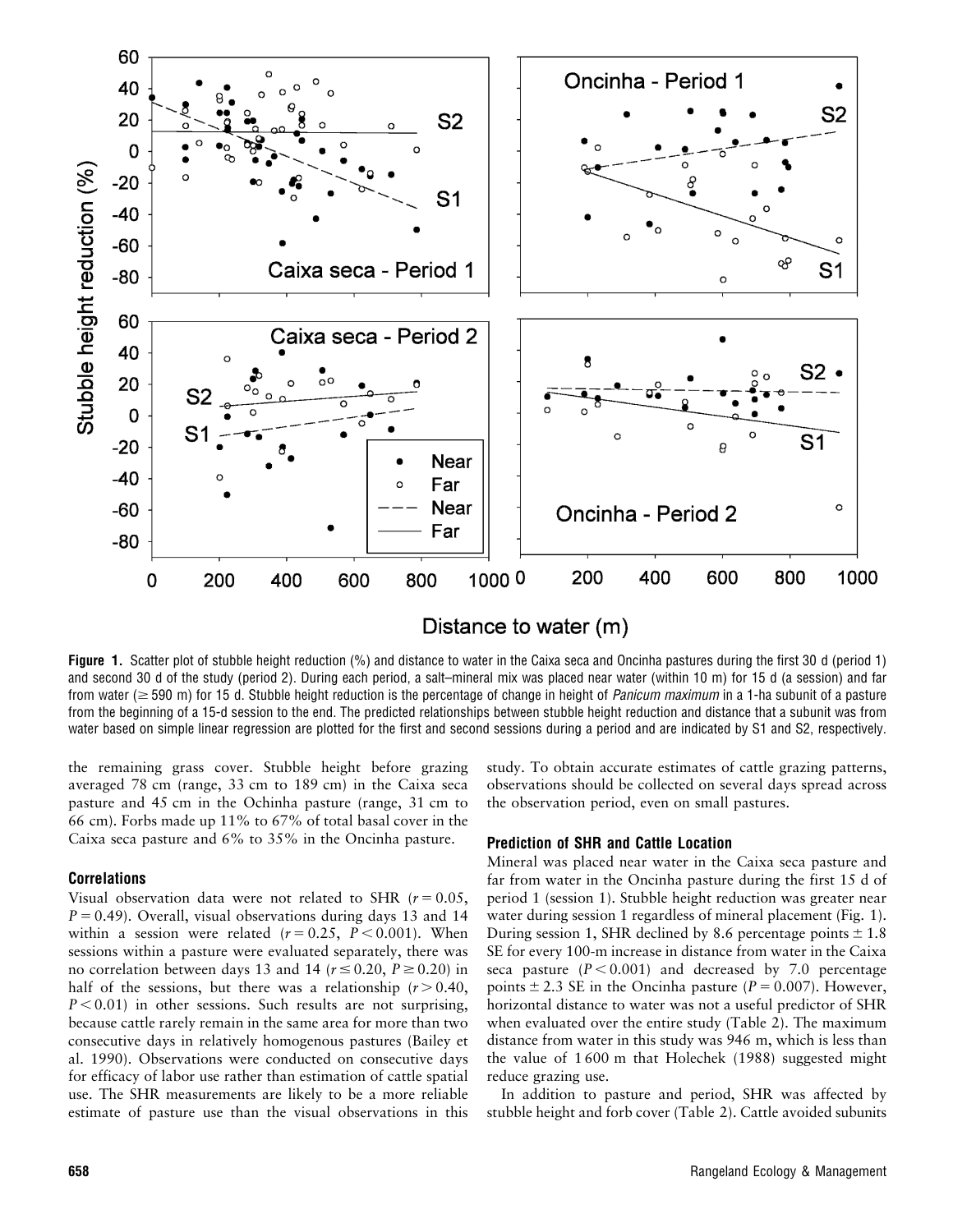Table 2. Multiple regression models used to predict stubble height reduction and time spent by heifers in subunits based on visual observations. Parameters, standard errors (SE), P-values, and  $R^2$  for the model selected from stepwise regression are presented.

|                               | Stubble height reduction, % |            | Time spent in subunit, %   |            |
|-------------------------------|-----------------------------|------------|----------------------------|------------|
|                               | Parameter $+$ SF            | $P$ -value | Parameter $+$ SF           | $P$ -value |
| Intercept                     | $10.073 \pm 4.606$          | 0.03       | $5.99 \pm 0.49$            | < 0.001    |
| Pasture                       |                             | < 0.001    |                            |            |
| Caixa seca                    | $19.139 \pm 4.428$          |            | NS <sup>1</sup>            |            |
| Oncinaha                      | $0.000 \pm 4.428$           |            | ΝS                         |            |
| Period                        |                             | 0.01       |                            |            |
| First                         | $-8.936 + 3.299$            |            | ΝS                         |            |
| Second                        | $0.000 \pm 3.299$           |            | ΝS                         |            |
| Initial stubble<br>height, cm | $-0.082 + 0.042$            | 0.05       | $-0.022 \pm 0.005$         | < 0.001    |
| Forb cover, %<br>$R^2$        | $-0.299 \pm 0.145$<br>0.12  | 0.04       | $-0.050 \pm 0.013$<br>0.19 | < 0.001    |

<sup>1</sup>NS indicates that variable was not significant and was not included in the model.

with taller grass and more forbs. Taller grass height is often associated with a more mature phenology and lower forage quality (Corsi et al. 2001). In tropical rangelands with rapid growth rates, it is important to graze grasses sufficiently and uniformly so that the forage does not become tall, rank, and unpalatable. Differences in crude protein and in vitro digestible organic matter can differ by 5.5% and 12%, respectively, between young and mature P. maximum plants (Reiling et al. 2001).

Heifers appeared to seek out areas with more grasses and avoid subunits dominated by forbs. Goulart et al. (2007), using measurements from this study, found that grasses in sampling points without forbs were grazed more than grasses next to forbs.

#### Visual Observations

Similar to SHR, time spent in a subunit was related to Panicum height and forb cover (Table 2). Heifers avoided subunits with taller grass and more forbs.

### Shade

Because shade density was highly correlated to other important variables, distance from water and stubble height, it was excluded from analysis. Visual observations data show that heifers used shade infrequently and use was not related to THI. On 50% of the observation days, cattle did not use shade, whereas average daily THI varied from 68.5 to 72.9. On the other half of observation days, 2.2% of time spent by heifers was in the shade (average daily THI varied from 68.4 to 75.5). Efficacy of constructing shade structures and the value of shade trees for Nelore and other cattle with Bos indicus breeding continues to be a question in this region.

### Mineral Intake

Mineral intake was similar ( $P = 0.55$ ) when placed at water (46.9 g $\cdot$  d<sup>-1</sup> ± 5.9 SE) and when placed  $\ge$  590 m from water (41.4  $g \cdot d^{-1} \pm 5.9$  SE). Although placing salt in remote areas can affect salt intake (Ganskopp 2001), it had no effect on

mineral intake in tropical pastures in this study. Cattle do not need to drink water immediately after licking salt, contrary to commonly held expectations (Martin and Ward 1973).

Based on this and other studies, salt and mineral may be placed at areas other than at water with no adverse impact on intake. This gives managers the flexibility to place salt and mineral in locations that minimize time and effort needed for trough monitoring and refilling. Mineral supplementation in Brazil is critical for cattle performance because of soil mineral deficiencies (Corsi et al. 2001), and empty mineral troughs may lower weight gain.

### Mineral Placement

Placement of mineral mix away from water did not improve uniformity of SHR (Fig. 1). Overall, there was an interaction between horizontal distance to water and placement location  $(P = 0.02)$ . When the mineral mix was placed away from water, SHR declined 3.7 percentage points  $\pm$  1.2 SE for every 100-m increase in the horizontal distance from water. In contrast, SHR changed very little with increasing horizontal distance from water when mineral mix was placed at water (0.0 percentage points  $\pm$  1.6 SE for every 100-m increase in distance from water).

In contrast, visual observations showed that heifers spent less time away from water when mineral was placed at water  $(P = 0.02)$ . When mineral was placed away from water, cattle spent  $0.2 \pm 0.1\%$  less time in subunits for every 100 m these areas were from water. Heifers spent  $0.5\% \pm 0.2$  SE less time in subunits for every 100 m these areas were from water when mineral was at water.

Based on SHR and visual observations, strategic placement of mineral mix away from water in humid tropical conditions does not appear to be a consistent tool to improve uniformity of grazing. When yearling heifers first entered the pastures, SHR data show that they preferred areas close to water. During the first 10 to 12 d of the study, placement of mineral mix away from water was clearly not effective. Later, after some forage had been removed near water, visual observations suggest that strategic placement of mineral may have contributed to improvement of grazing uniformity, but only to a limited extent. Other research, conducted in the western United States, also found that mineral supplements and salt were not persuasive tools for increasing cattle use of distant areas (Ganskopp 2001; Bailey and Welling 2007).

Supplements that are used more frequently or in greater quantities than salt or mineral may be more effective for modifying cattle grazing patterns (Cockwill et al. 2000). Bailey and Welling (2007) reported that low-moisture blocks were more effective attractants when herbage is nutritionally deficient than mineral supplements.

### IMPLICATIONS

In tropical pastures, cattle tend to avoid areas with taller grass and areas with more forbs, but these factors may explain only a small part of the variability in grazing use. Horizontal distance to water was only a limiting factor at the beginning of grazing in this study. Strategic mineral placement away from water does not appear to be a persuasive and reliable tool to improve uniformity of cattle grazing patterns in tropical pastures that are 25 ha to 45 ha.